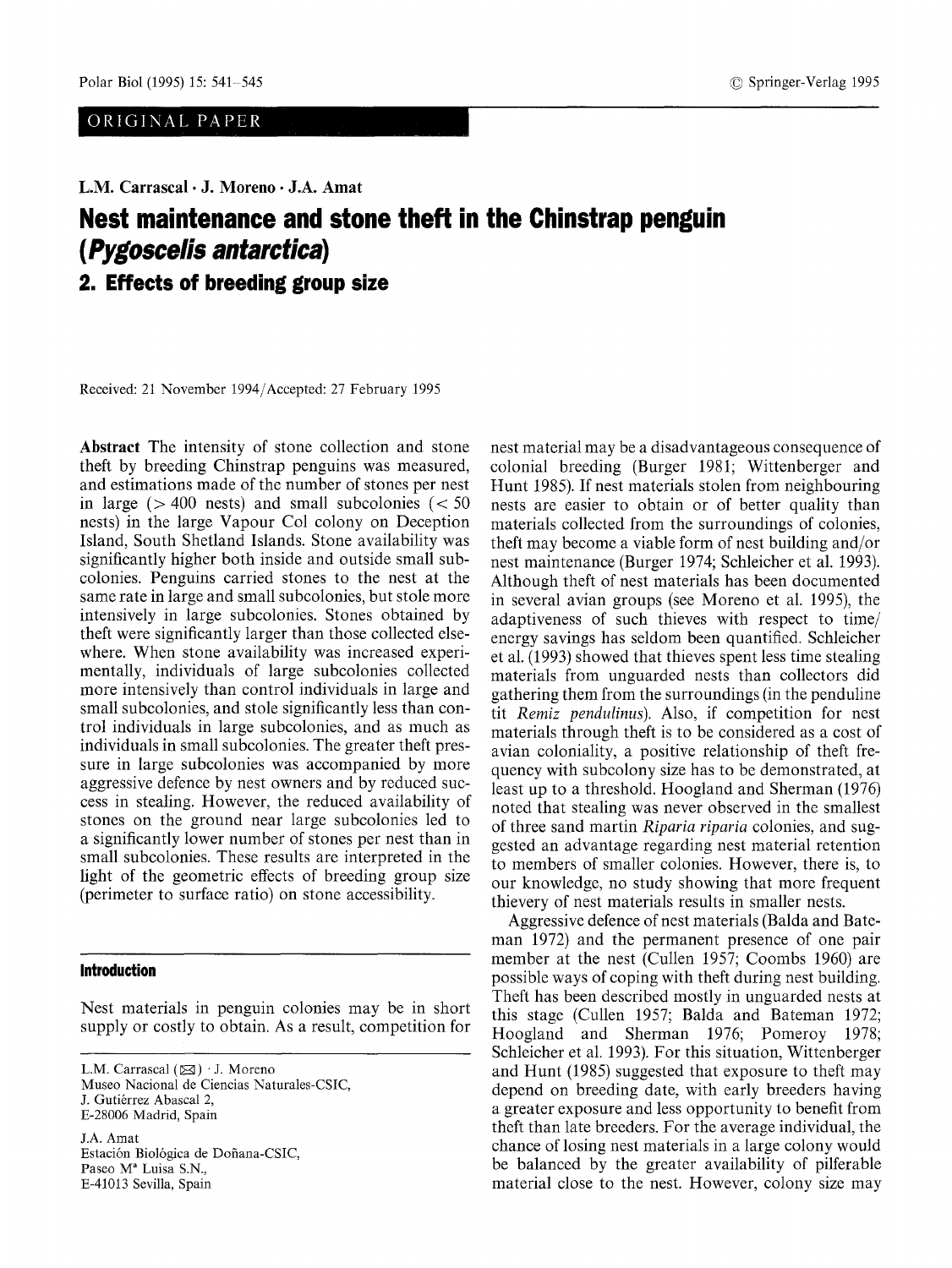affect the availability of nest materials in the periphery of colonies through a different depletion due to the geometric effect of perimeter to area ratio of colonies (Tenaza 1971). The effects of colony size on availability of collectable nest materials in the periphery of colonies have to our knowledge, not been quantified in any avian species.

Pygoscelid penguins use stone mounds for nesting, a fact that may have encouraged coloniality in these species. In the Southern Ocean region, ice-free terrain with a good supply of stones for building nests is a limited resource. The theft of stones used as nest materials in pygoscelid penguins has been frequently reported (Levick 1915; Bagshawe 1938; Sapin-Jaloustre and Bourlière 1951; Sladen 1958; Penney 1968; Tenaza 1971; Ainley 1975; Spurr 1975; Yeates 1975; Moreno et al. 1995). Frequently, nests occupied by incubating individuals are subjected to pilfering of stones (Bagshawe 1938). In a companion paper (Moreno et al. 1995), we have shown that nest maintenance behaviour, including theft, is associated with improvements in nest size during the incubation phase in the Chinstrap penguin *Pygoscelis antarctica.* We have also shown that defence of nest stones by males is associated with larger nests, and that larger nests are less prone to being flooded by melt water. Finally, we have shown that pairs with larger nests are more successful in reproduction, although this difference could be affected by other correlates of parental quality. Chinstrap penguins breed within colonies in distinct dense aggregations of nests separated from each other by ground not used for nesting. These subcolonies can have from 5 to more than 1,000 nests. This huge range in breeding group size allows us to determine the repercussions of competition for nest materials and to ascertain the importance of this factor as a cost of colonial breeding. In the present paper, as a function of breeding group size, we (1) study the variation in nest size, (2) describe differences in stone collection with respect to the incidence of theft, (3) relate theft success to nest defence intensity, and (4) determine the impact of the availability of stones within and in the periphery of colonies.

#### **Materials and methods**

The study was conducted at the Vapour Col Chinstrap penguin colony (20,000 breeding pairs) on Deception Island (South Shetlands,  $63^{\circ}00^{\prime}S$ ,  $60^{\circ}40^{\prime}W$ ) during December 1992. We selected subcolonies depending on the number of breeding pairs. We defined subcolonies as small (10-50 pairs) and large  $($  > 400 pairs). The distance between the centres of consecutive nests (estimated with a tape measure) did not significantly differ between small and large subcolonies (small subcolonies:  $\bar{x} = 70$  cm, SE = 1.33,  $n = 90$ ; large subcolonies:  $\bar{x} = 70.5$  cm,  $SE = 1.11$ ,  $n = 100$ ;  $F_{1.188} = 0.226$ ,  $P = 0.635$ ), so nest density was not related to subcolony size. We selected nests sequentially as multiples of five (large subcolonies) or three (small subcolonies) along transects initiated at the periphery of subcolonies (thus excluding peripheral nests). In each selected nest, one person (always the same researcher) counted directly the num-

ber of stones larger than 1 cm in diameter. From the nestcup of each nest, two handfuls of stones were removed and placed in a plastic bag, and then weighed and counted to measure the average weight of stones; the stones were subsequently returned to the nest and carefully rearranged. Only nests with two eggs were considered for treatment in this way.

Using a string we measured the number of stones  $> 1$  cm diameter available between the studied nest and its nearest neighbour. The string was oriented towards the sea, and stones were counted in a belt of 1 m of length (defined by the string) and 5 cm of width, on each side of the string. We also counted the number of stones in the periphery of the subcolony (from the subcolony edge to 5 m) using the same procedure carried out on measuring stone availability between nests. Samples were obtained by random sampling in the accessible subcolonies within the colony (five small and seven large subcolonies).

The behaviour of focal individual birds carrying stones to their nests was monitored continuously for periods of 15 mins; only birds that had been relieved of incubation actively collected stones (Moreno et al. 1995). Focal individuals were the first birds observed carrying stones to their nests after the observer arrived at the study subcolony. For each individual, we recorded the number of stones collected from the ground, those stolen from nests occupied by an incubating individual (successful theft attempts) or those pilfered from temporarily unoccupied nests owned by reproductively unsuccessful pairs, and also the number of unsuccessful theft attempts, the relative size of stones (small, score 1; medium, score 2; large, score 3; Moreno et al. 1995) and the distance from which stones were obtained (visually estimated in meters). From these variables we calculated two other outcomes: the percentage of stones stolen of those carried to the nest, and the theft success, estimated by dividing the number of stones stolen by the number of theft attempts (successful and unsuccessful). We also calculated and compared the average distance from which stones were carried, and the average size score for both stolen and collected stones for samples from large subcolonies.

The results of interactions between the individual birds stealing stones and the owners of the nests were recorded. We distinguished four types of interactions: (1) theft attempts in which the nest owner did not attack the thief, (2) where the nest owner threatened the thief and the latter retreated, (3) where the thief was pecked by the owner without being injured (mainly in the loin, back or face), and finally (4) when the thief was violently attacked by the mate of the incubating bird.

The effect of availability of stones on the behaviour of relieved birds carrying stones to their nests was studied experimentally in large subcolonies. The control for the experimental group was the sample of individual birds from the same large subcolonies described above. Fifteen stones were added in the vicinity of the nest of the focal individual bird. Stones were placed in between the three or four nearest nests (not nearer to the experimental nest than to any surrounding nest). The distance between the artificially provided stones and the centre of the focal individual's nest was  $50-100$  cm. The experimentally added stones were obtained from abandoned nests. The selection of the focal individual and the recording of its behaviour were performed following the procedures given above.

To estimate the theft pressure suffered by each occupied nest (i.e. incubating bird) in the subcolonies, we measured the number of stones stolen and the unsuccessful theft attempts in a sample of nests during 30-min periods. In the small subcolonies, this sample was the total number of occupied nests, while in the large subcolonies we selected 50 central nests included in a square marked by 4 wooden sticks. The theft pressure was expressed as the number of stones stolen or unsuccessful attempts per ten nests during 30 mins.

We quantified nest defence behaviour according to Moreno et al. (1995). The nests selected for nest defence tests were spaced out by 3 (in small subcolonies) or 5 nests (in large subcolonies) along transects initiated at the periphery and running along the longest axis of the subcolony. We included only central nests, which we defined as those that were separated by at least two nests from the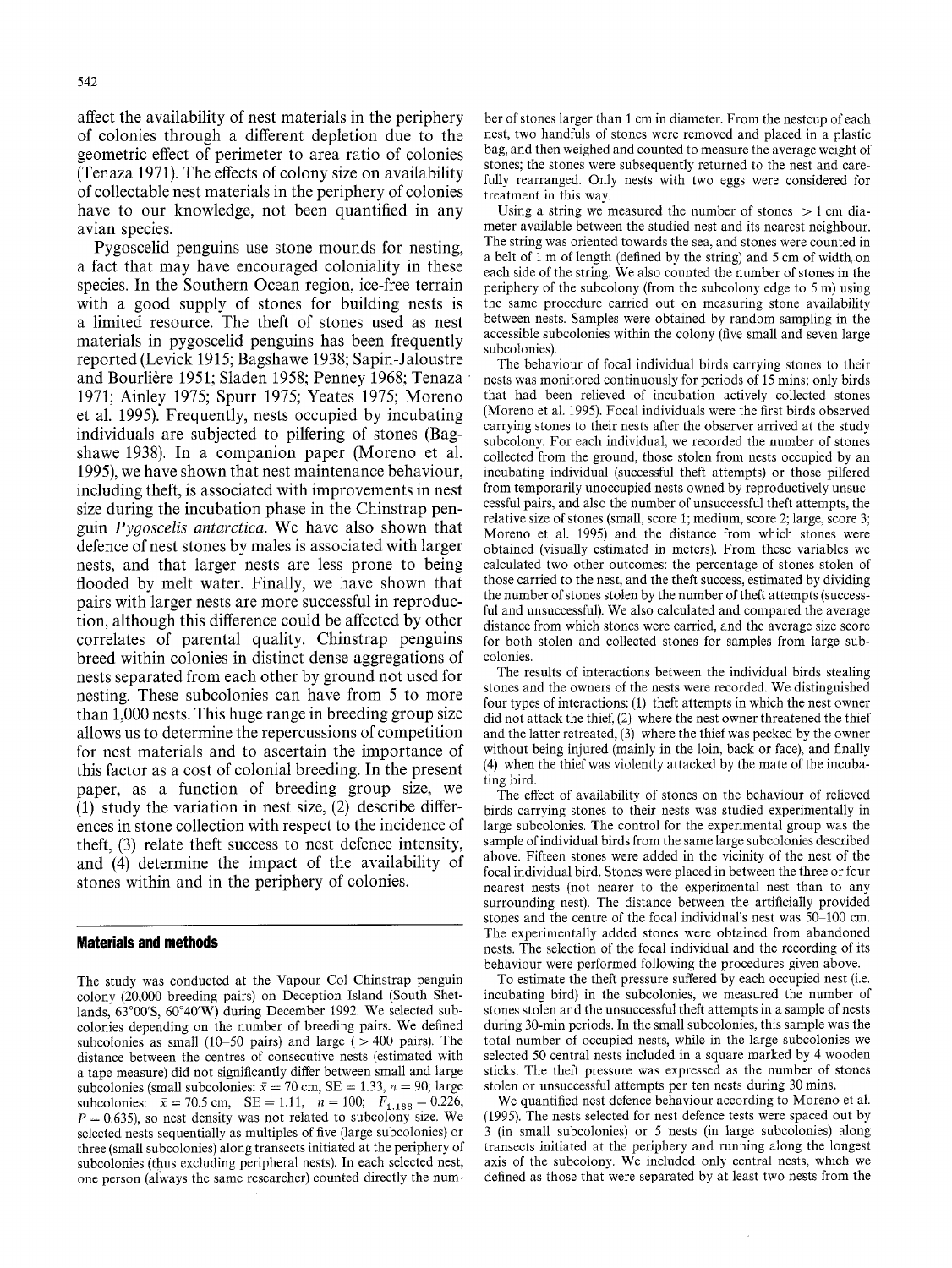periphery of the subcolonies. Only penguins incubating two eggs were considered. None of the incubating birds abandoned the nest at the observer's presence. Observations were made on 2 consecutive days to avoid temporal changes in defence behaviour.

Statistical tests employed were one-way and two-way ANOVAs, and ANOVAs for repeated measures. Original data were square root or arcsin transformed prior to statistical analyses to attain normality and homocedasticity. The figures of means and SEs in the tables and text show statistics of untransformed values. All tests performed were two-tailed.

#### **Resulits**

Nest characteristics and stone availability

Nests in small subcolonies had significantly more stones than those in large subcolonies (Table 1). Average stone weight in nest scoops (Table 1) was not significantly different in large and small subcolonies. The number of stones available within subcolonies, between adjacent nests (Table 1), was significantly greater for small than for large subcolonies. The number of stones available on the ground outside the subcolorly (up to 5 m from periphery; Table 1) was significantly higher in small than in large subcolonies.

Stone-carrying behaviour

The behaviour of individual birds carrying stones to their nests was different in several aspects in small and large subcolonies (Table 2). Theft intensity (expressed as number of failed attempts, number of stones stolen and percentage of total number of carried stones that were stolen) was significantly higher in large than in small subcolonies. Conversely, the theft success per attempt made was significantly greater for birds from small subcolonies. The proportion of stones carried that were pilfered from temporarily unoccupied nests owned by reproductively unsuccessful pairs did not differ between the two types of subcolonies. The number of stones collected from the ground was also significantly greater in small subcolonies. Nevertheless, the number of stones carried to the nest did not differ significantly between small and large subcolonies. The average size of stones obtained by birds in large subcolonies was significantly greater than that in small ones, although the distance from which stones were obtained did not differ between small and large subcolonies.

In large subcolonies where theft intensity was high, stolen stones were significantly larger than those collected on the ground (stolen:  $\bar{x} = 1.85$ , SE = 0.161; collected:  $\bar{x} = 1.41$ , SE = 0.116;  $n = 15$  subcolonies in both stolen and collected; ANOVA for repeated measures:  $F_{1.14} = 10.18$ ,  $P = 0.006$ ).

In the majority of the observations of theft attempts  $(n = 303)$ , the thief was threatened by the nest owner  $(82.8\%)$ . In only 9.6% of the theft attempts did the nest owner violently attack the thief (pecks and flipper blows).

Table 1 Number of stones per nest, average weight of stones in the nest scoop, and number of stones available (no./1000 cm<sup>2</sup>) in small and large subcolonies (only for stones larger than  $1 \text{ cm}$ ) in diameter) ( $\bar{x}$  mean, SE standard error)  $(F$  and  $P$  refer to one-way ANOVAs)

Small subcolonies<sup>a</sup> Large subcolonies<sup>a</sup>  $\bar{x}$  SE  $\bar{x}$  $SE$   $\bar{x}$   $SE$   $F$   $P$ No. stones per nest 272.2 22.8 166.0 15.0 16.26 <0.001<br>Average stone weight (g) 19.9 1.6 17.0 11 2.09 0.156 Average stone weight (g)  $19.9$  1.6 17.0 1.1 2.09 0.156<br>No. stones between nests 0.65 0.28 0.05 0.05 4.90 0.033 No. stones between nests 0.65 0.28 0.05 0.05 4.90 0.033 No. stones  $0-5$  m outside subcolony subcolony 13.78 8.79 5.90 6.61 18.29 0.002

<sup>a</sup> All large colonies had more than 400 nests, those small less than 50. Sample size for each group is 20

Table 2 Behaviour of individual birds carrying stones to their nests in small and large subcolonies. Stones carried also included the number of stones pilfered from temporarily unoccupied nests owned by reproductively unsuccessful pairs, in addition to the number of stones stolen from nests occupied by an incubating individual, and those collected from the ground  $(F$  and  $P$  refer to one-way ANOVAs)

Small subcolonies<sup>a</sup> Large subcolonies<sup>a</sup>  $\bar{x}$  $SE$   $\bar{x}$   $SE$   $F$   $P$ Stones carried b 9.0 1.4 7.4 1.4 0.74 0.396 Stones stolen<sup>b</sup> 0.6 0.3 2.8 3.9 19.62 <0.001<br>Unsuccessful theft attempts<sup>b</sup> 0.9 0.4 6.1 1.4 17.21 <0.001 Unsuccessful theft attempts<sup>b</sup> 0.9 0.4 6.1 1.4 17.21  $< 0.001$ % stones stolen 5.3 2.5 49.3 8.1 43.72 < 0.001 <br>
% stones stolen from unoccupied nests 3.0 2.3 16.0 7.3 194 0.175 % stones stolen from unoccupied nests 3.0 2.3 16.0 7.3 1.94 0.175 Theft success (%) 77.3 9.0 40.7 6.1 7.94 0.009 Stones collected b 8.3 1.3 2.5 0.8 17.42 <0.001<br>Stone size score 1.3 0.1 1.7 0.1 6.10 0.020 Stone size score<sup>c</sup> 1.3 0.1 1.7 0.1 6.10 0.020 Stone-carrying distance (m) 3.3 0.6 5.9 1.2 3.58 0.069

Sample size for each group is 15 individuals

 $<sup>b</sup>$  number/15 min</sup>

<sup>e</sup> Size was scored as 1 small, 2 medium, 3 large stones (see Methods)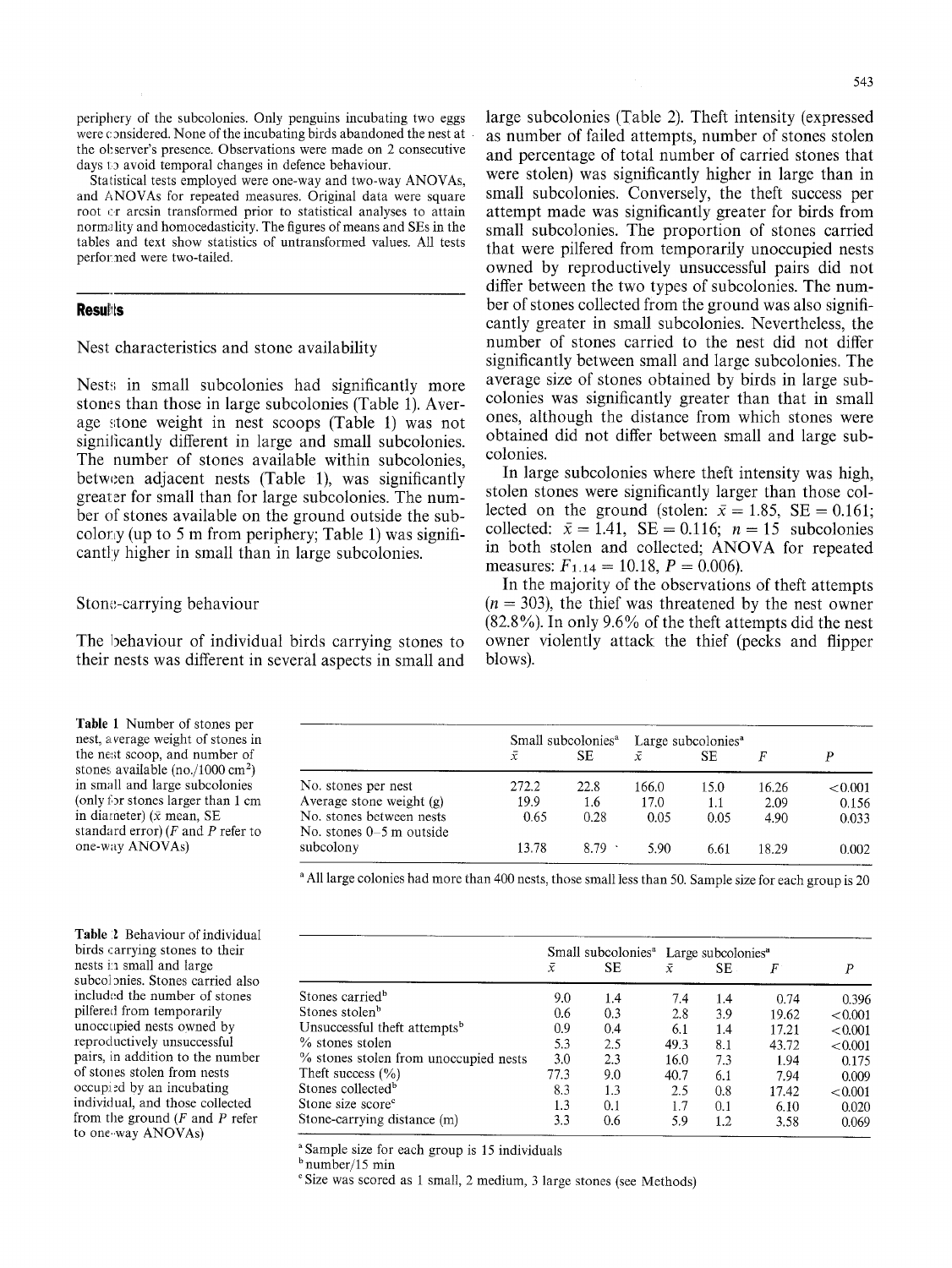Table 3 Stone-carrying behaviour of individual birds in large subcolonies when stone availability was experimentally increased (15 additional stones). Degrees of freedom were 1,28 in all tests  $(F$  and  $P$  refer to one-way ANOVAs)

|                                          | Experimental       |           | Experimental large vs. |       |            |       |  |
|------------------------------------------|--------------------|-----------|------------------------|-------|------------|-------|--|
|                                          | large<br>$\bar{x}$ | <b>SE</b> | Large<br>F             | р     | Small<br>F | P     |  |
| Stones stolen <sup>a</sup>               | 0.8                | 0.4       | 13.80                  | 0.002 | 0.12       | 0.736 |  |
| Unsuccessful theft attempts <sup>a</sup> | 1.8                | 0.6       | 8.99                   | 0.012 | 1.45       | 0.239 |  |
| Stones carried <sup>a</sup>              | 17.9               | 2.8       | 14.14                  | 0.002 | 9.09       | 0.005 |  |

a number/15 min. Sample size is 15 individuals

Table 4 Unsuccessful theft attempts, stones stolen and defence rate in small and large subcolonies  $(F \text{ and } P \text{ refer to})$ one-way ANOVAs)

|                                                              | Small subcolonies |              |    | Large subcolonies |              |          |               |                         |
|--------------------------------------------------------------|-------------------|--------------|----|-------------------|--------------|----------|---------------|-------------------------|
|                                                              | Ÿ.                | SЕ           | п  | $\bar{x}$         | SЕ           | п        |               |                         |
| Unsuccessful<br>theft attempts <sup>a</sup>                  | 0.58              | 0.28         |    | 1.00              | 0.11         | 15       | 23.48         | ${}_{< 0.001}$          |
| Stones stolen <sup>a</sup><br>Defence intensity <sup>b</sup> | 0.16<br>19.4      | 0.10<br>1.95 | 50 | 0.61<br>27.0      | 0.16<br>1.98 | 15<br>50 | 14.16<br>6.80 | ${}_{< 0.001}$<br>0.010 |

 $a$  No./10 nests/30 min

 $b$ No. pecks/30 s

## Effects of experimental addition of stones

The mean number of experimentally added stones that were collected by focal individuals was 11.2 in the 15 min sampling period (SE = 1.41,  $n = 15$ ; 75% of experimentally added stones). When stone availability was increased in large colonies, the different measurements of theft intensity decreased (Table 3). None of the behavioural variables quantified differed significantly when comparing the experimental group with small subcolonies (Table 3). However, the total number of stones carried to the nest was significantly higher in the experimental group than in both the large and small control subcolonies (Table 3).

#### Robbing pressure and nest defence

Both unsuccessful and successful theft attempts per nest were significantly less frequent in small subcolonies than in large ones (Table 4). Nest defence intensity was significantly lower for incubating birds from small than from large subcolonies (Table 4).

# **Discussion**

Several authors have pointed to competition for resources involved in reproduction (nests, nest materials, mates, etc.) as a potential disadvantage of colonial breeding (Alexander 1974; Burger 1981; Wittenberger and Hunt 1985). Competition for nest materials, including theft, has been frequently described, and some potential advantages in stealing them from neighbouring nests instead of collecting them from the surroundings of colonies have been proposed. These advantages include an increased rate of acquisition (Cullen 1957; Burger 1974; Schleicher et al. 1993), a reduced need to leave the immediate area of the nest (Wittenberger and Hunt 1985) or collect in unfamiliar areas (Cullen 1957), energy conservation due to shorter transport distances (Collias and Collias 1978; Wittenberger and Hunt 1985) and the acquisition of materials of better quality (Burger 1974). The descriptions of stealing behaviour suggest that it may also involve costs. Thus thieves have to check if owners are present (Hoogland and Sherman 1976), get involved in fights with nest owners (Balda and Bateman 1972) or run the gauntlet through crowded colonies (Penney 1968). Chinstrap penguins stealing from neighbouring nests obtain larger stones than if they were collecting them between nests or outside the subcolony. This may indicate that the depletion of large stones close to large subcolonies constrains penguins to obtain them through stealing. The fact that thieves are exposed to threats or aggressive attacks by nest owners indicates that the advantages of stealing stones instead of collecting them from the ground must be important for certain individuals to compensate for these disadvantages. Although our results showed that thieves were exposed only very rarely to direct physical attack, the risk of injury, and the possible deletereous consequences on breeding success, may be sufficiently high to select for prudent behaviour.

The prevalence of stealing both in occupied and temporarily unoccupied nests (Moreno et al. 1995) suggests that the availability of stones close to the subcolonies and not already incorporated into nests may be limited. The experiment in which we artificially increased stone availability close to some nests clearly shows that stealing is the consequence of reduced availability of stones close to occupied nests. This effect of